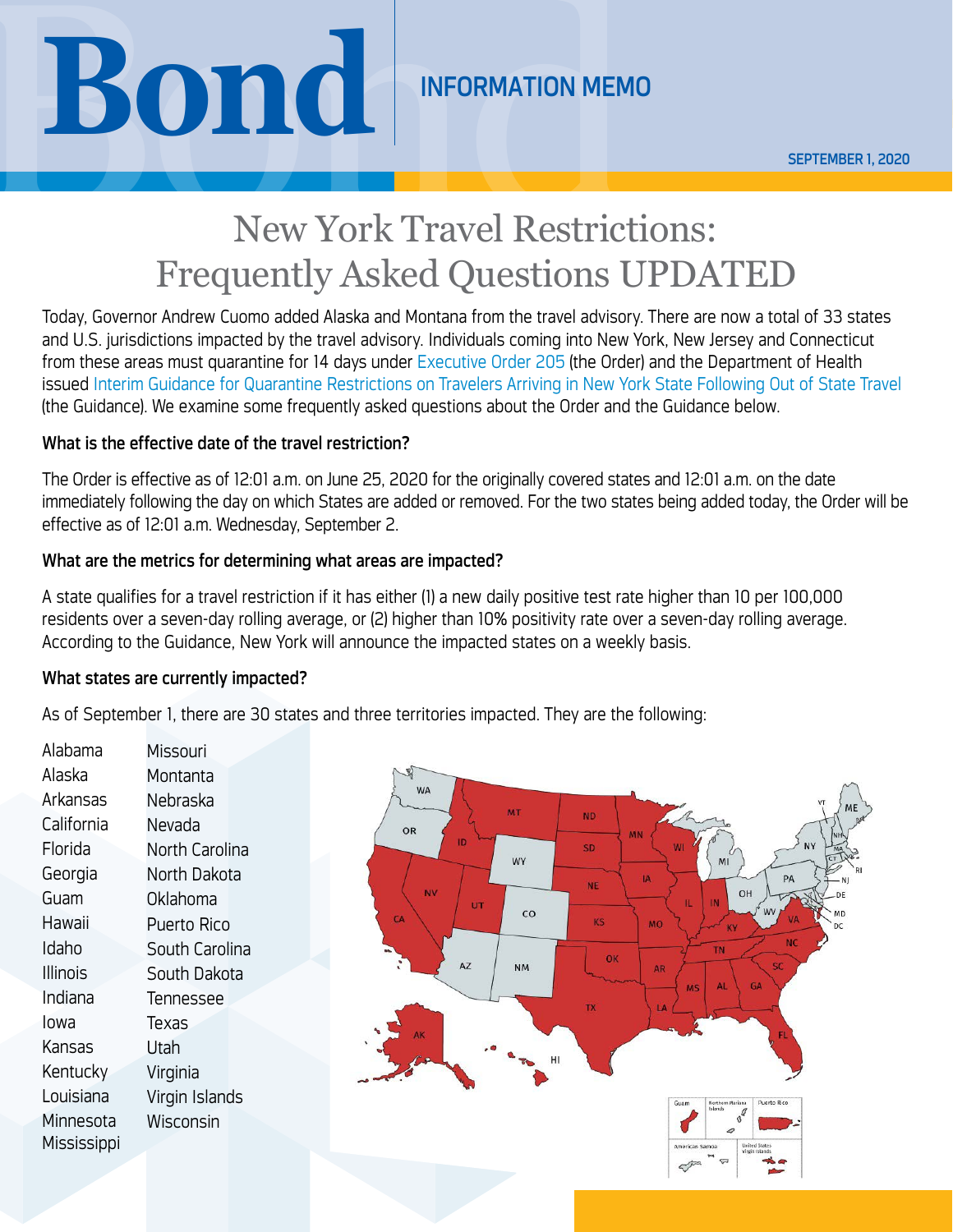### Who does the travel advisory apply to?

According to the Guidance, the travel advisory does not apply to individuals traveling through the designated states for a limited duration of less than 24 hours. The Guidance lists examples of "brief passage" to include stopping at rest stops or layovers for air, bus or train travel.

If, however, a person has spent more time in the impacted states, they must quarantine. The Order applies to all New Yorkers and all visitors entering the state.

Importantly, the Guidance differentiates how the travel restriction applies to essential workers. We discuss this in more detail below.

## What are the requirements of quarantining?

The Guidance sets forth specific measures to quarantine. They include:

- An individual must not be in public or otherwise leave the quarters identified as suitable for his/her quarantine.
- The individual must be situated in separate quarters with a separate bathroom facility for each individual or family group. Access to a sink with soap, water, and paper towels is necessary. Cleaning supplies (e.g. household cleaning wipes, bleach) must be provided in any shared bathroom.
- The individual must have a way to self-quarantine from household members as soon as fever or other symptoms develop, in a separate room(s) with a separate door. Given that an exposed person might become ill while sleeping, the exposed person must sleep in a separate bedroom from household members.
- Food must be delivered to the person's quarters.
- Quarters must have a supply of face masks for individuals to put on if they become symptomatic.
- Garbage must be bagged and left outside for routine pick up. Special handling is not required.
- A system for temperature and symptom monitoring must be implemented to provide assessment in-place for the quarantined persons in their separate quarters.
- Nearby medical facilities must be notified, if the individual begins to experience more than mild symptoms and may require medical assistance.
- The quarters must be secure against unauthorized access.

#### Are there exemptions to the quarantine order?

Yes. The first exemption is the transitory exemption detailed above, where a person travels through one of the impacted states and spends less than 24 hours within the state.

The second exemption applies to essential workers. The Guidance defines three types of essential workers:

- 1. Any individual employed by an entity included on the Empire State Development (ESD) [Essential Business list;](https://esd.ny.gov/guidance-executive-order-2026)
- 2. Any individual who:
	- a. Is employed as a health care worker, first responder, or within a nursing home, long-term care facility or congregate care setting, [so long as that individual meets the COVID-19 testing criteria;](https://coronavirus.health.ny.gov/system/files/documents/2020/06/doh_covid19_revisedtestingprotocol_053120.pdf)
	- b. An individual who directly interacts with the public while working. The Department of Health Protocol for COVID-19 Testing details the employees that fall into this category. [You may find that protocol here.](https://coronavirus.health.ny.gov/system/files/documents/2020/06/doh_covid19_revisedtestingprotocol_053120.pdf)